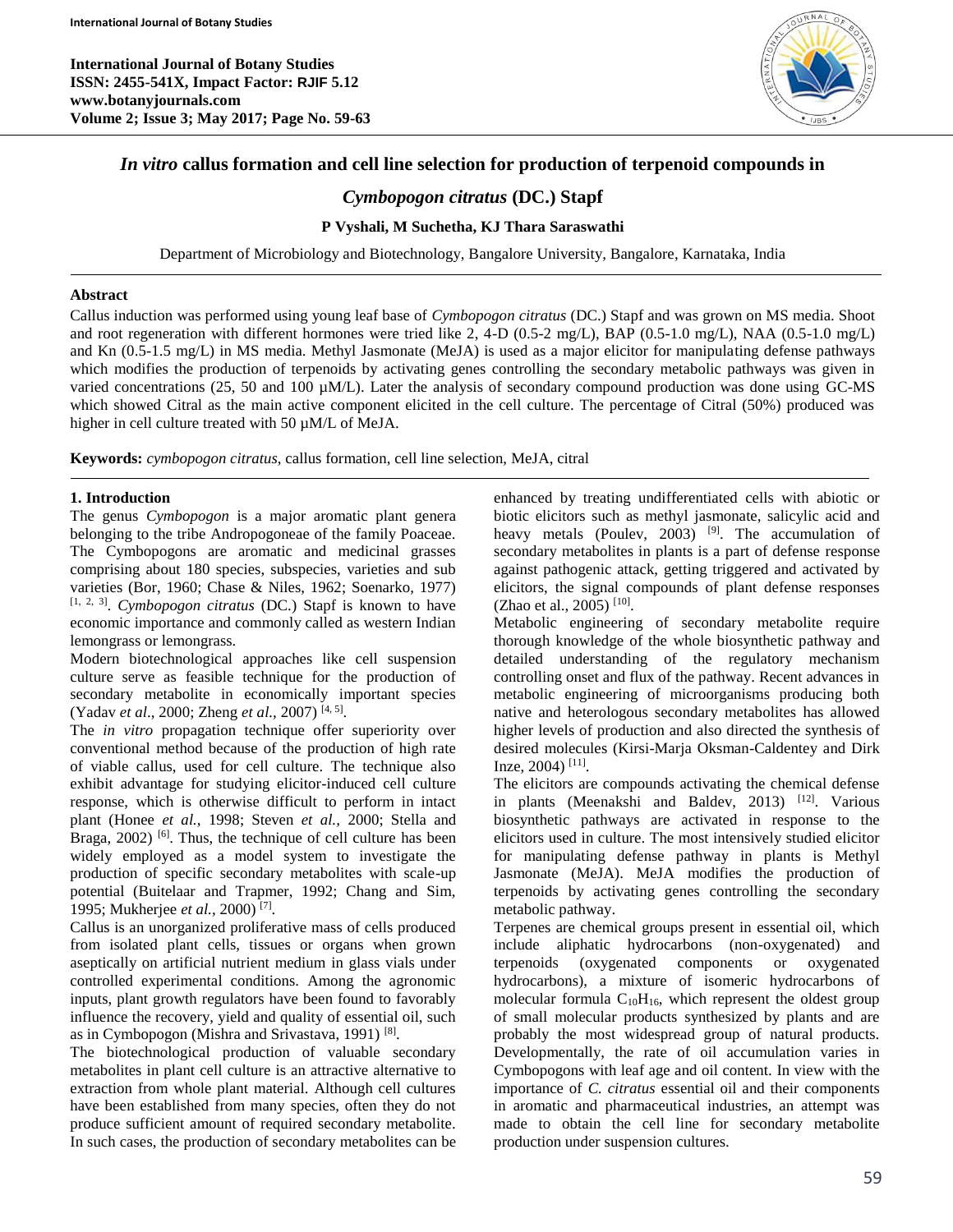#### **2. Materials and methods**

#### **2.1** *In vitro* **culture**

#### **2.1.1 Callus induction**

Young leaf base (2-1.5 cm) of *C. citratus* was used as explant source. Explants were surface sterilized, disinfected with Mercuric chloride (0.01%) for 10 min and immersed in potassium permanganate soln (50mg/L) for 20-30min. The meristematic region of sterile explants were removed aseptically and excised into small discs (3-5mm) and cultured onto Murashige and Skoog (1962) (MS) solid basal medium amended with growth regulators 2,4-dichlorophenoxyacetic acid (2,4-D), Kinetin (Kn) and Benzylaminopurine (BAP), incubated at 25°C using a 16h photoperiod for four weeks (Fig 1).

# **2.2 Elicitation of secondary metabolites**

# **2.2.1 Preparation of MeJA stock solution**

MeJA stock solution (10mM) was prepared in 50% (v/v) ethanol, filter-sterilized and added to 10days old cell suspension culture at the concentration of 25, 50 and 100µM/L. Culture with equal volumes of ethanol was maintained as control.

## **2.3 Establishment of cell suspension culture**

2 g of the friable callus (3 weeks old) was transferred aseptically to 250mL Erlenmeyer flask containing 50mL liquid MS basal medium supplemented with 1.5mg/L 2,4-D, same composition as of callus induction media. The cultures were agitated at 120 rpm and incubated using 16h photoperiod at 24±2°C. The cell culture obtained after 10 days (log phase of growth) of incubation were used to study the effect of the elicitor MeJA on growth characteristics of cell suspension.

2.31 Growth assessment of suspension culture: Growth of cells in suspension culture was measured in terms of fresh and dry weight. Harvesting of suspension cells was performed aseptically in triplicates at 2, 4, 6, 8, 10 and 12th day of incubation after the addition of MeJA. The cells in the suspension cultures were filtered through a filter paper (Whatman® No.1, diameter 90mm) under vacuum. The dry weight (DW) was obtained by drying the fresh cell mass at 50°C in an oven until constant weight, and both the dry weight and the fresh weight (FW) were recorded.

# **2.4 Analysis of the secondary compound production**

For analysis of the secondary compound production, the oven-dried calli were extracted with 5mL of 80% aqueous methanol and homogenized with mortar and pestle. The extract was subjected to GC-MS analysis.

2.41 Gas Chromatographic-Mass Spectral analysis: GC-MS analysis of the extract was performed on an Agilent Technologies gas chromatograph Model 5973N equipped with mass selective detector. A CPSil8CB column (30m  $\times$  $0.25$ mm  $\times$  0.25 Mm film thickness) coated with dimethylpolysiloxane with 5% diphenyl as the stationary phase. Helium was used as the carrier gas at a flow rate of 1mL per min (constant flow). Temperature programming was done from 50°C (2 min) to 280°C at 10°C per min. Injector and detector temperature were maintained at 250°C and 280°C respectively. Samples of 1µL dissolved in hexane were injected using a split ratio of 10:1. Mass spectra were recorded in the EI mode at 70eV in the m/z range of 30-450.

## **2.5 Identification of compounds**

The essential oil components were identified by comparison of the mass spectra of the peaks with those of compounds from literature (Adams,  $2007$ )<sup>[13]</sup> and those stored in NIST library. Peak area percentages were computed from GC peak areas without using correction factors.

## **2.6 Statistical analysis**

Experiment was repeated in triplicates with ten replicates. All data are represented as mean±SD. Data were analyzed by one way analysis of variance (ANOVA) and means were compared using Duncan's multiple range test at 5 % probability level using SPSS software (version 16).

# **3. Results & Discussion**

During this study, the problems associated to obtain axenic culture of *C. citratus* were observed to be due to the intact association of endophytic microorganisms with the plant. Thus, to overcome the endophytic growth, a modified protocol was developed whereby the surface sterilizing agent sodium hypochlorite was replaced by potassium permanganate and mercuric chloride which yielded 95% of aseptic cultures devoid of endophytic microorganisms.

The leaf base of *C. citratus* was used as explant source and amended with various growth regulators such as 2, 4-D, Kn and BAP which are tabulated (Table 1). Among the different concentrations and combination of hormone tested, 2, 4-D (1.5 mg/L) was found to be the most effective hormone in eliciting hard and friable callus, which was further used for cell culture.

The secondary metabolites from essential oil was elicited using different concentrations of MeJA under cell suspension culture. The culture showed an enhancement of accumulated cell biomass from the time of addition  $(12<sup>th</sup>$  day to  $22<sup>nd</sup>$  day). The growth curve of elicited cell suspension culture of *C. citratus* in terms of accumulated biomass content (fresh and dry wt.) is shown (Table 2, Fig 3). The growth of cell suspension culture at different intervals of time was compared with the growth curve of non-elicited cultures (Control). During the study it was noted that for the addition of MeJA in culture, there was significant accumulation (fresh weight) of secondary metabolites when compared to the culture under Control. A maximum increase in fresh weight of cells was observed at 50µM concentration of MeJA and attained stationary phase on the 20th day. Similarly, the dry weight of cell culture also increased in correspondence to the fresh weight. The suspended cell aggregates showed creamish white to creamish yellow color initially and later turned light brown during MeJA treatment at various concentrations (Fig 2).

It was observed that, the MeJA at various concentrations (25, 50 and 100 µM/L) elicited secondary metabolite production in cell suspension culture compared to Control. Citral was the main active component elicited in the culture as identified by GC-MS analysis. The percentage of Citral (50%) produced was higher in cell culture treated with 50 µM/L of MeJA (Table 3 & Fig 4). This can be attributed to the fact that MeJA and its related derivatives have been implicated as signal transduction molecules with multifaceted effects on plant growth, development and response to stress (Staswick, 1992; Sembdner and Parthier, 1993; Reinbothe *et al.,* 1994) [14, 15]. MeJA was found to trigger secondary metabolite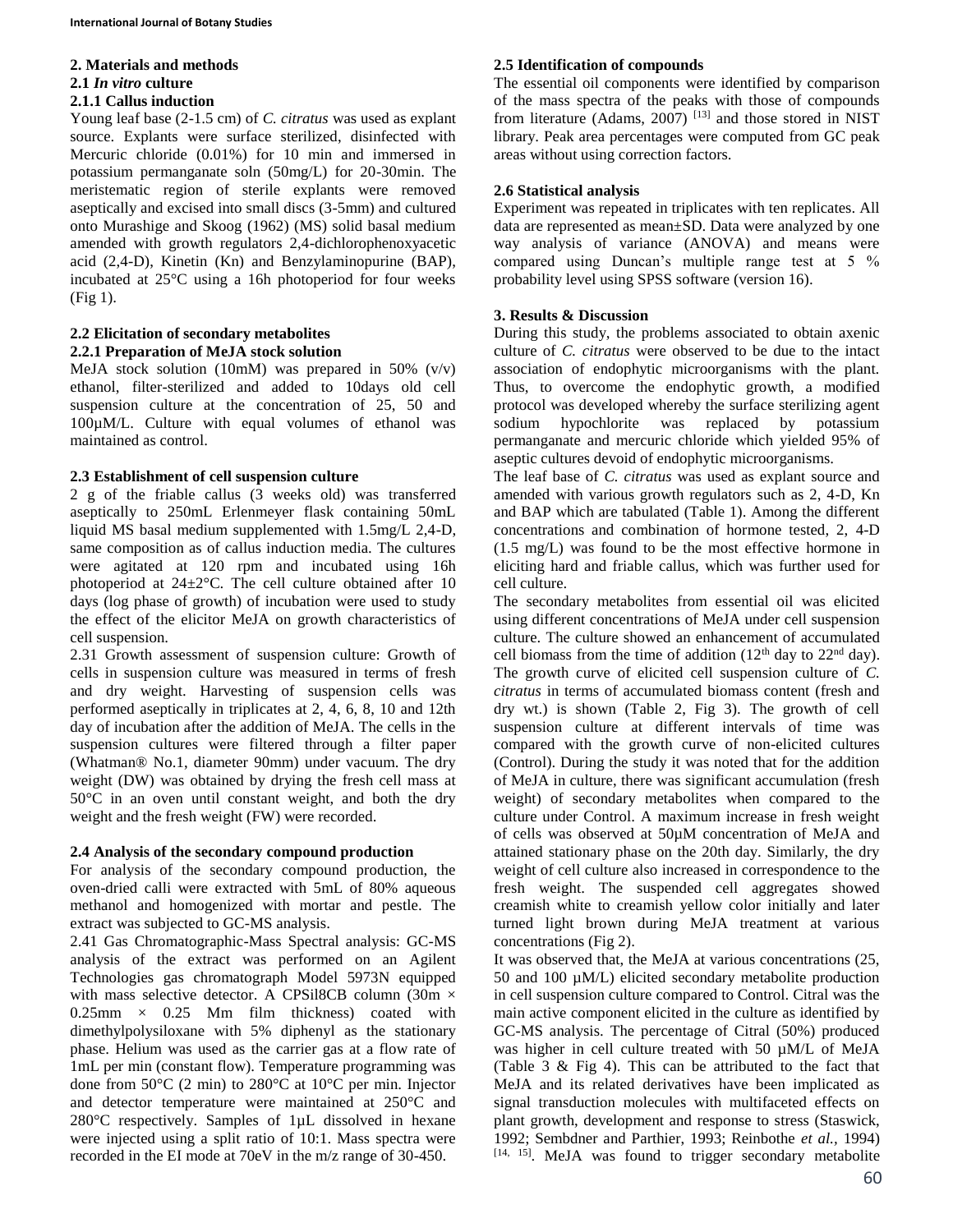formation through MEP (Methyl Erythritol Phosphate) pathway leading to the production of terpenoids (Herrmann, 1995) [16] . However, for economic production of the secondary compounds obtained further optimization of the culture is required.

| Source of explant | Plant growth regulator | Concentration $(mg/L)$ | <b>Type of response</b> | Callus growth response* |
|-------------------|------------------------|------------------------|-------------------------|-------------------------|
| Young leaf base   | $2,4-D$                | 0.5                    | Friable callus          |                         |
|                   |                        | 1.0                    | Friable callus          | $^{++}$                 |
|                   |                        | 1.5                    | Friable callus          | $^{+++}$                |
|                   |                        | 2.0                    | Friable callus          | $^{++}$                 |
|                   | $2,4-D+Kn$             | $2.0 + 0.5$            | Somatic embryos         | $^{+++}$                |
|                   | $2,4-D+BAP$            | $2.0 + 0.5$            | Somatic embryos         | $^{+++}$                |
|                   | $2,4-D+BAP$            | $2.0 + 1.0$            | Somatic embryos         | $^{++}$                 |

**Table 1:** Effect of growth regulator for *in vitro* response of *C. citratus*

\*+ slow growth, ++ moderate growth, +++ excellent growth

| Table 2: Effect of MeJA on C. citratus cell growth in suspension culture |  |  |  |  |  |  |  |
|--------------------------------------------------------------------------|--|--|--|--|--|--|--|
|--------------------------------------------------------------------------|--|--|--|--|--|--|--|

| Control           |                   | Me JA<br>$(25 \mu M/L)$ |                   | Me JA<br>$(50 \mu M/L)$ |                  | Me JA<br>$(100 \mu M/L)$ |                    |  |
|-------------------|-------------------|-------------------------|-------------------|-------------------------|------------------|--------------------------|--------------------|--|
| DW                | <b>FW</b>         | <b>DW</b>               | <b>FW</b>         | DW                      | <b>FW</b>        | DW                       | FW                 |  |
| $0.69 \pm 1.02a$  | $3.1 \pm 1.04a$   | $0.72 \pm 1.03a$        | $3.20 + 0.93a$    | $0.88 \pm 1.03a$        | $3.91 \pm 1.00a$ | $0.76 \pm 1.01a$         | $3.40 \pm 1.05a$   |  |
| $0.77 \pm 1.03 b$ | $3.4+1.04b$       | $0.82 \pm 1.04b$        | $3.65+0.84h$      | $1.01 \pm 0.73 b$       | $4.50 \pm 0.96$  | $0.83 \pm 0.81$ bc       | $3.70 \pm 1.00a$   |  |
| $0.83 \pm 1.02c$  | $3.7 \pm 0.93$ bc | $0.88 \pm 1.01c$        | $3.90+1.05c$      | $1.34 \pm 0.90c$        | $5.98 \pm 0.92c$ | $1.03 \pm 0.93$ cd       | $4.60 \pm 1.08b$   |  |
| $0.97 \pm 1.04$ d | $4.3 \pm 0.81c$   | $0.93 \pm 1.02c$        | $4.15 \pm 1.03c$  | $1.42 \pm 0.81$ cd      | $6.30\pm0.82$ de | $1.17 \pm 1.04$ d        | $5.20 \pm 1.03$ bc |  |
| $1.04 \pm 0.91d$  | $4.6 \pm 1.00$ cd | $1.06 \pm 1.02d$        | $4.70 \pm 1.03$ d | $1.46 + 1.02d$          | $6.50 \pm 1.03e$ | $1.26 \pm 1.10$ de       | $5.60 \pm 0.93c$   |  |
| $1.06 \pm 1.01d$  | $4.8 \pm 1.02$ d  | $1.07 \pm 1.02d$        | $4.73 \pm 1.02e$  | $1.48 \pm 1.04e$        | $6.50 \pm 1.02e$ | $1.28 \pm 1.12e$         | $5.60 \pm 1.14c$   |  |

DW: Dry weight, FW: Fresh weight

Values expressed as mean±SD. Data were analyzed by Duncan's MRT. Means followed by different alphabets were statistically different (P<0.05, n=6)

| RI              | Compound                | <b>Percentage</b> |  |  |
|-----------------|-------------------------|-------------------|--|--|
| 986             | 6-Methyl 5-hepten-2-one | 4.06              |  |  |
| 1098            | Linalool                | 2.29              |  |  |
| 1259            | Neral                   | 23.09             |  |  |
| 1280            | Geranial                | 26.63             |  |  |
| 1344            | Epoxy-linalool oxide    | 13.85             |  |  |
| $- -$<br>$\sim$ | . .<br>---              |                   |  |  |

 $RI = Retention Index on DB-5 column$ 



**Fig 1:** Callus induction in *C. citratus*



**Fig 2:** Cell suspension culture of *C. citratus* at different concentration of Methyl jasmonate (MeJA) A-Control, B-MeJA 25 µM, C- MeJA 50 µM, D- MeJA 100 µM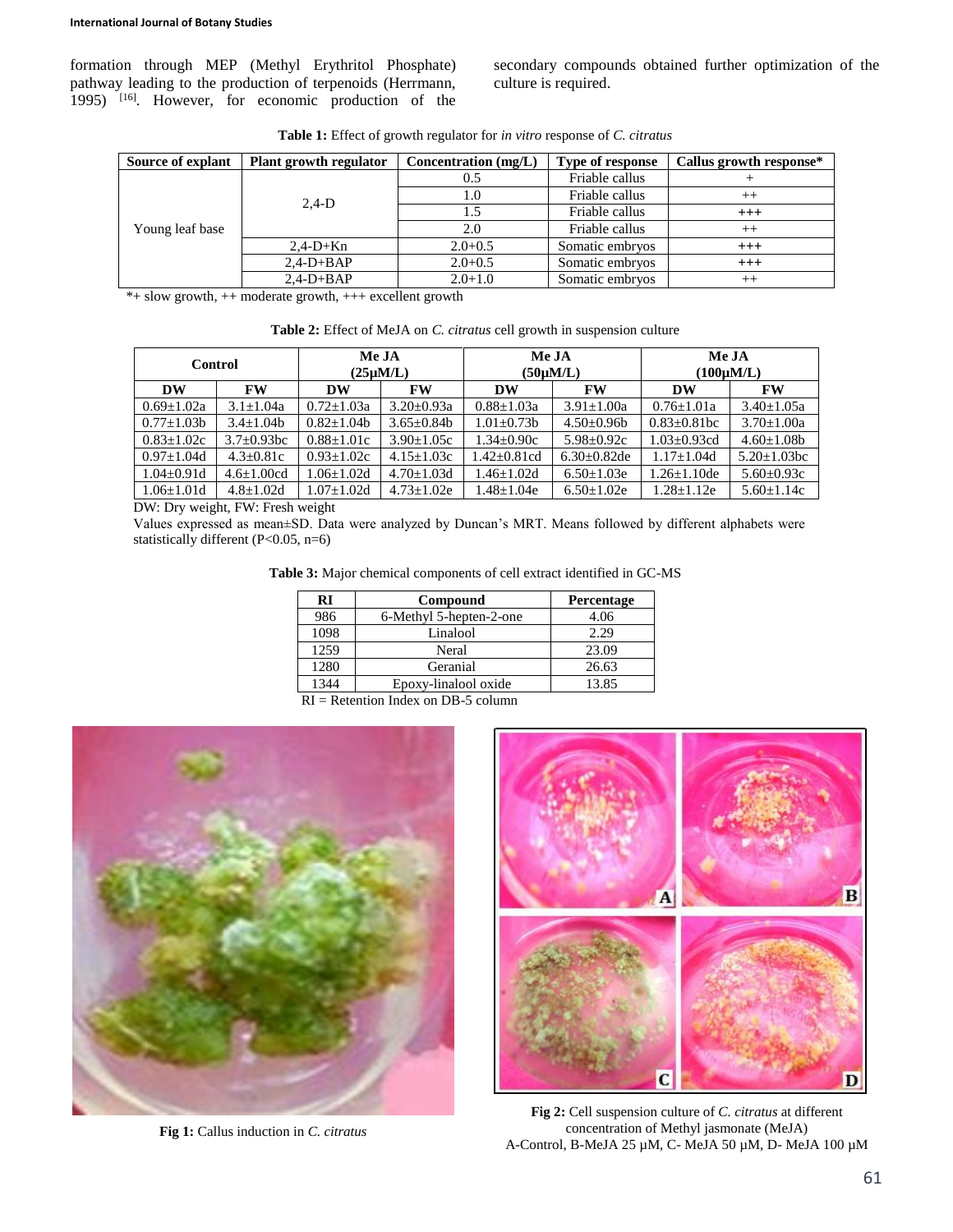

**Fig 3:** Fresh (FW) and dry weight (DW) of *C. citratus* cell biomass in suspension culture at different concentrations of Methyl jasmonate (MeJA) Data were analyzed by Duncan's MRT ( $p<0.05$ ,  $n=6$ )



**Fig 4:** GC-MS profile of cell suspension extract of *C. citratus* elicited at 50µM of Methyl Jasmonate (MeJA)

#### **4. Conclusion**

Plants are rich sources of fine chemicals, largely unknown and unexplored. The recent advances in functional genomics and metabolite profiling offer unprecedented opportunities to use the biochemical capacity of plants to produce and design novel secondary compounds. The essential oil bearing species like *C.* citratus presently investigated produces secondary metabolites of medicinal and aromatic significance. The cell culture technology offers production of high-value secondary metabolites on larger scale.

#### **5. References**

- 1. Bor NL. The Grasses of Burma, Ceylon, India and Pakistan, Pergamon Press, 1960.
- 2. Chase A, Niles CD. Index to grass species, Hall, Mass, 1962, 510-516.
- 3. Soenarko S. The genus *Cymbopogon Sprengel* (Gramineae). Reinwardtia. 1977, 9:225-375.
- 4. Yadav U, Mathur AK, Sangwan NS. In vitro calli-clone regeneration to enhance qualitative variability in essential oil of a wild Cymbopogon species. In: Kumar S, Kukreja AK, Dwivedi S, Singh AK (Eds.), Proc. of the National Seminar on Research and Development in Aromatic Plants: Current Trends in Biology, Uses, Production and Marketing of Essential Oils, J. Med. Pl. Sci. (Suppl. 1B), CIMAP Publication, Lucknow, India. 2000; 22:485-487.
- 5. Zheng Z, Zhou S, Zhang J, Qing GJ, Xu GZ, Guilin X. Study on the in vitro culture of African lemongrass. Acta Agric. Shanghai. 2007; 23:61-64.
- 6. Stella A, Braga MR. Callus and cell suspension cultures of Rudgea jasminoides, a tropical woody Rubiaceae. Plant Cell Tiss. Org. Cult. 2002; 68:271-276.